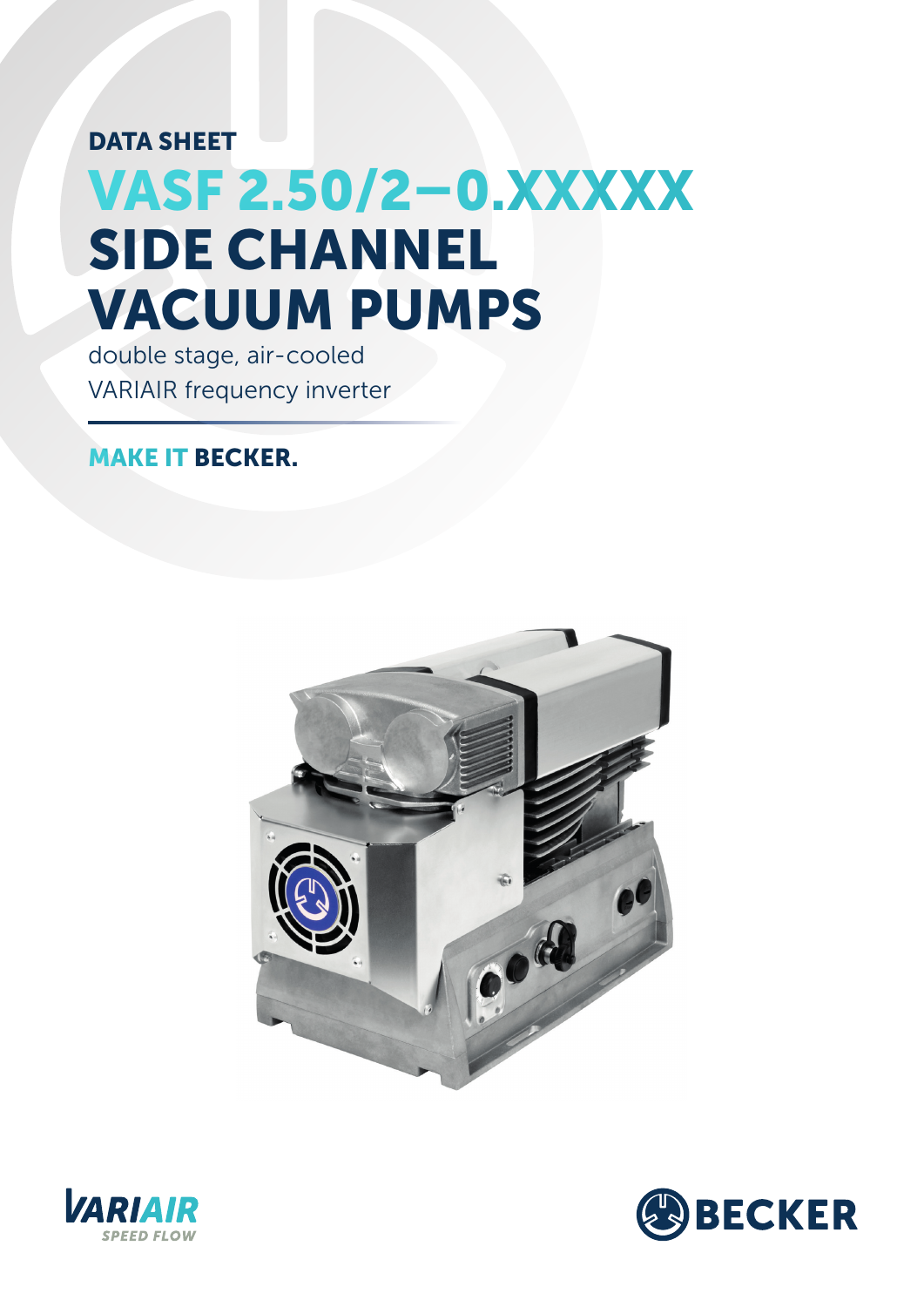



## 1 Vacuum connection (G 1)

|                      | $A - A$    |          | 6.5[0.3] |
|----------------------|------------|----------|----------|
| 69 [2.7]<br>30 [1.2] | 92 [3.6]   | 30 [1.2] |          |
|                      | 294 [11.6] |          |          |

| AC | 256.5 [10.1]   | 169 [6.7] | 8 [0.3] | 164.0 [6.5] | 176.0 [6.9] | 70 [2.8] |
|----|----------------|-----------|---------|-------------|-------------|----------|
| DC | 9.2<br>233.0 [ | 146 [5.8] | 4[0.2]  | 161.6 [6.4] | 172.5 [6.8] | 47 [1.9] |

| $-5 [2.2]$<br>55.<br>$\varpi$<br>$\mathbf \Omega$<br>3[0.1]<br>$\cup$<br>1 Vacuum connection (G 1)<br>2 Pressure connection (G 1)<br>· Illustration of the AC version<br>• Dimensions in mm [inch] | ⊚<br>0<br>D<br>3 SKINTOP MS-SC-M20x1.5 / clamping range Ø 7-13 mm [0.3-0.5 inch]                                            | 83 [3.3]<br>43.5[1.7] 43.5[1.7]<br>d<br>e | ⊚<br>IN<br>o,<br>⊚<br>O<br>tiC T<br>Ͽ | 데                       | ∩<br>$A^{\mathbf{L}}$<br>11.5 [0.5]<br>69 [2.7]<br>30 [1.2] | 43[1.7]<br>O<br>10  <br>o | 348 [13.7]<br>353 [13.9]<br>$A - A$<br>92 [3.6]<br>294 [11.6] | 211 [8.3]<br>30 [1.2]                                                                                                                                                 | 屾<br>$\mathbf{v}_\mathrm{A}$<br>6.5[0.3] |
|----------------------------------------------------------------------------------------------------------------------------------------------------------------------------------------------------|-----------------------------------------------------------------------------------------------------------------------------|-------------------------------------------|---------------------------------------|-------------------------|-------------------------------------------------------------|---------------------------|---------------------------------------------------------------|-----------------------------------------------------------------------------------------------------------------------------------------------------------------------|------------------------------------------|
| AC                                                                                                                                                                                                 | $\mathsf{a}$<br>256.5 [10.1]                                                                                                | $\sf b$<br>169 [6.7]                      |                                       | $\mathsf{c}$<br>8 [0.3] | $\operatorname{\mathsf{d}}$<br>164.0 [6.5]                  |                           | $\mathsf{e}% _{t}\left( t\right)$<br>176.0 [6.9]              | $\mathsf f$<br>70 [2.8]                                                                                                                                               |                                          |
| DC<br>233.0 [ 9.2]<br>146 [5.8]                                                                                                                                                                    |                                                                                                                             | 4[0.2]                                    | 161.6 [6.4]                           |                         | 172.5 [6.8]                                                 | 47 [1.9]                  |                                                               |                                                                                                                                                                       |                                          |
| <b>VASF 2.50/2</b>                                                                                                                                                                                 | Suction<br>air rate                                                                                                         | Vacuum<br>relative                        |                                       | Frequency               | <b>Emission sound</b><br>pressure level <sup>1)</sup>       | Weight                    |                                                               | $\begin{array}{c} \begin{array}{c} 1 \ 3 \end{array} \\ \begin{array}{c} 3 \end{array} \\ \begin{array}{c} 3 \end{array} \\ \begin{array}{c} \end{array} \end{array}$ | $\overline{\rightarrow}$                 |
|                                                                                                                                                                                                    | $m^3/h$<br>max.                                                                                                             | mbar<br>max.                              | kPa<br>max.                           | Hz                      | dB(A)                                                       | kg                        |                                                               |                                                                                                                                                                       | $\mathsf{A}$<br>max.                     |
| $-0.$ AC230                                                                                                                                                                                        | 24                                                                                                                          | $-560$                                    | $-56$                                 | $50 - 300$              | 61                                                          | 12,3                      | 0,65 kW<br>AC $1~$<br>200 V -10%  230 V +10%<br>50/60 Hz      |                                                                                                                                                                       | 6                                        |
| $-0.$ AC115                                                                                                                                                                                        | 24                                                                                                                          | $-510$                                    | $-51$                                 | $50 - 300$              | 61                                                          | 12.3                      | 0.60 kW<br>AC $1~$<br>100 V -10%  115 V +10%<br>50/60 Hz      |                                                                                                                                                                       | 10                                       |
| $-0.$ DC024                                                                                                                                                                                        | 24                                                                                                                          | $-550$                                    | $-55$                                 | $50 - 300$              | 65                                                          | 11,5                      | 0,75 kW<br>DC.<br>24 V ± 20%                                  |                                                                                                                                                                       | 35                                       |
|                                                                                                                                                                                                    | <sup>1)</sup> According to DIN EN ISO 11203, accuracy class of measurement: class 2, extended measurement uncertainty: 3 dB |                                           |                                       |                         |                                                             |                           |                                                               |                                                                                                                                                                       |                                          |

1 m [39.4 inch] distance, at medium load, both connection sides piped, suction side unloaded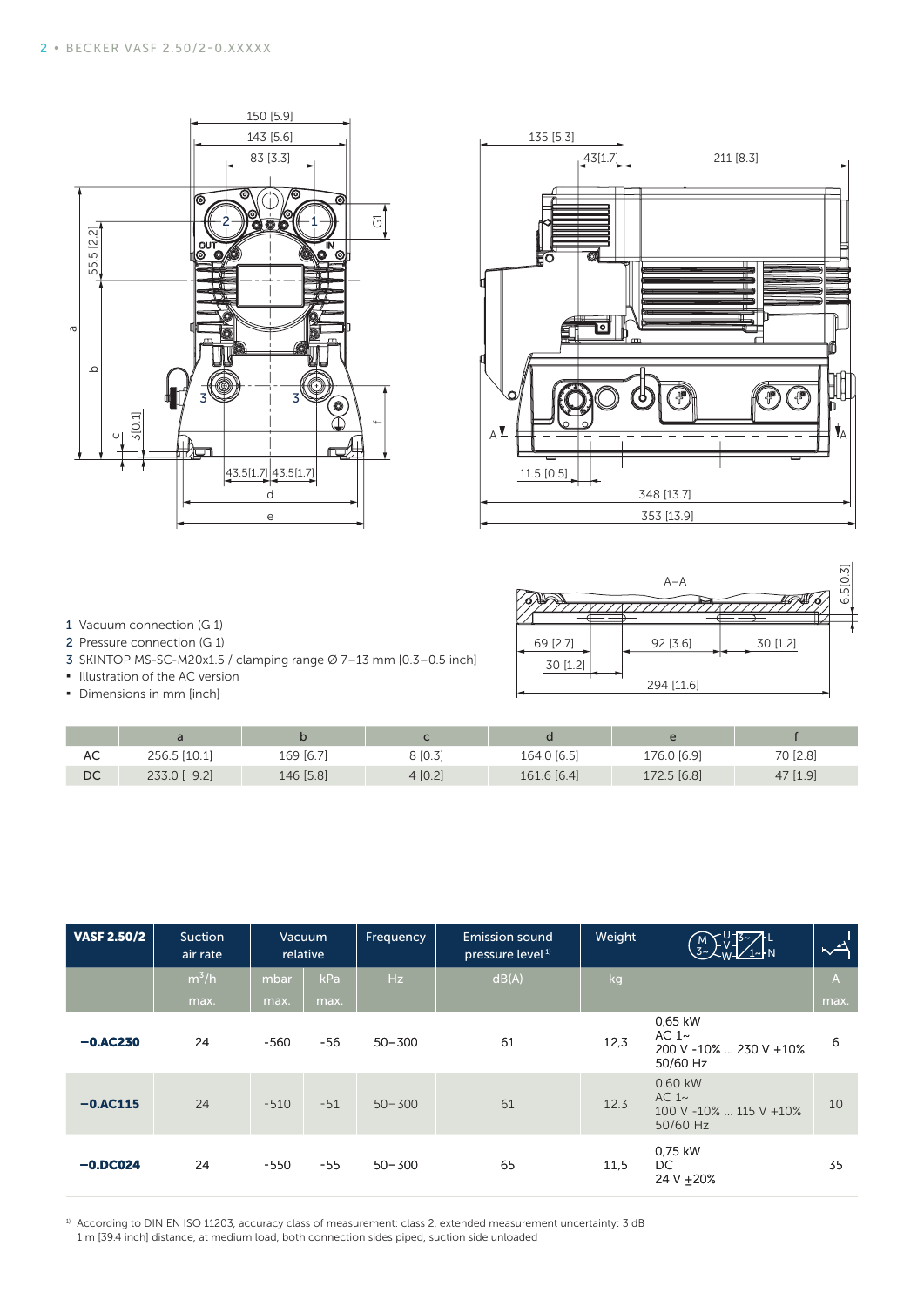

Reference data (atmosphere): 1000 mbar (100 kPa), 20°C (68°F) Tolerance:  $±10%$ Max. ambient temperature: ≤ 45°C (≤ 113°F)